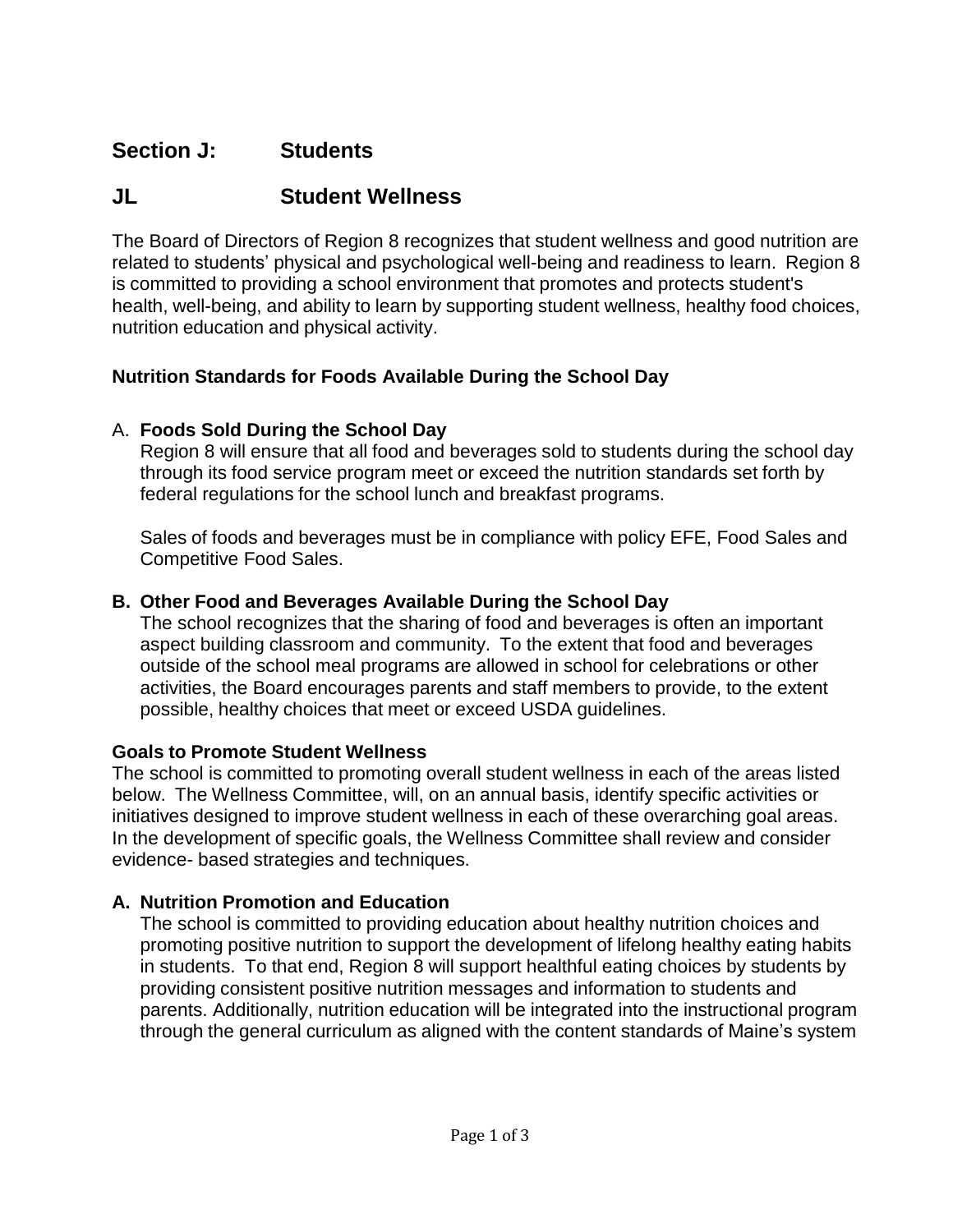of Learning Results.

Goals:

- The school will promote healthy food and beverage choices for all students throughout the school campus, as well as encourage participation in school meal programs. This promotion will occur through implementing at least two (2) evidencebased healthy food promotion techniques through the school meal programs.
- The food service director, manager and staff will meet or exceed hiring and annual continuing education/training requirements in the USDA Professional Standards for Child Nutrition Standards description.
- The school will teach, model, encourage and support healthy eating by all students by providing nutrition education that includes enjoyable, developmentallyappropriate, culturally relevant and participatory activities, such as cooking demonstrations or lessons, promotions, taste-testing, farm visits and school gardens.

## **B. Physical Activity**

The Board encourages all staff and teachers to consider ways of incorporating positive movement within the school day, as appropriate and consistent with curriculum goals. The Board encourages parents and families to support their children's participation in physical activity.

## **C. Other School-Based Activities**

School staff are encouraged to identify and implement other activities which promote wellness within their buildings and the community. To this end, staff are encouraged to integrate wellness activities into areas beyond the cafeteria, to integrate wellness concepts into other curriculum areas where appropriate, and to consider school and community activities and partnerships that promote wellness and healthy lifestyles.

Goals:

- The school will develop relationships with community partners (e.g. hospitals, universities/colleges, local business, etc.) in support of this wellness policy's implementation. Existing and new community partnerships and sponsorships will be evaluated to ensure that they are consistent with the wellness policy and its goals.
- The school will implement strategies to support staff in actively promoting and modeling healthy eating and physical activity behaviors.